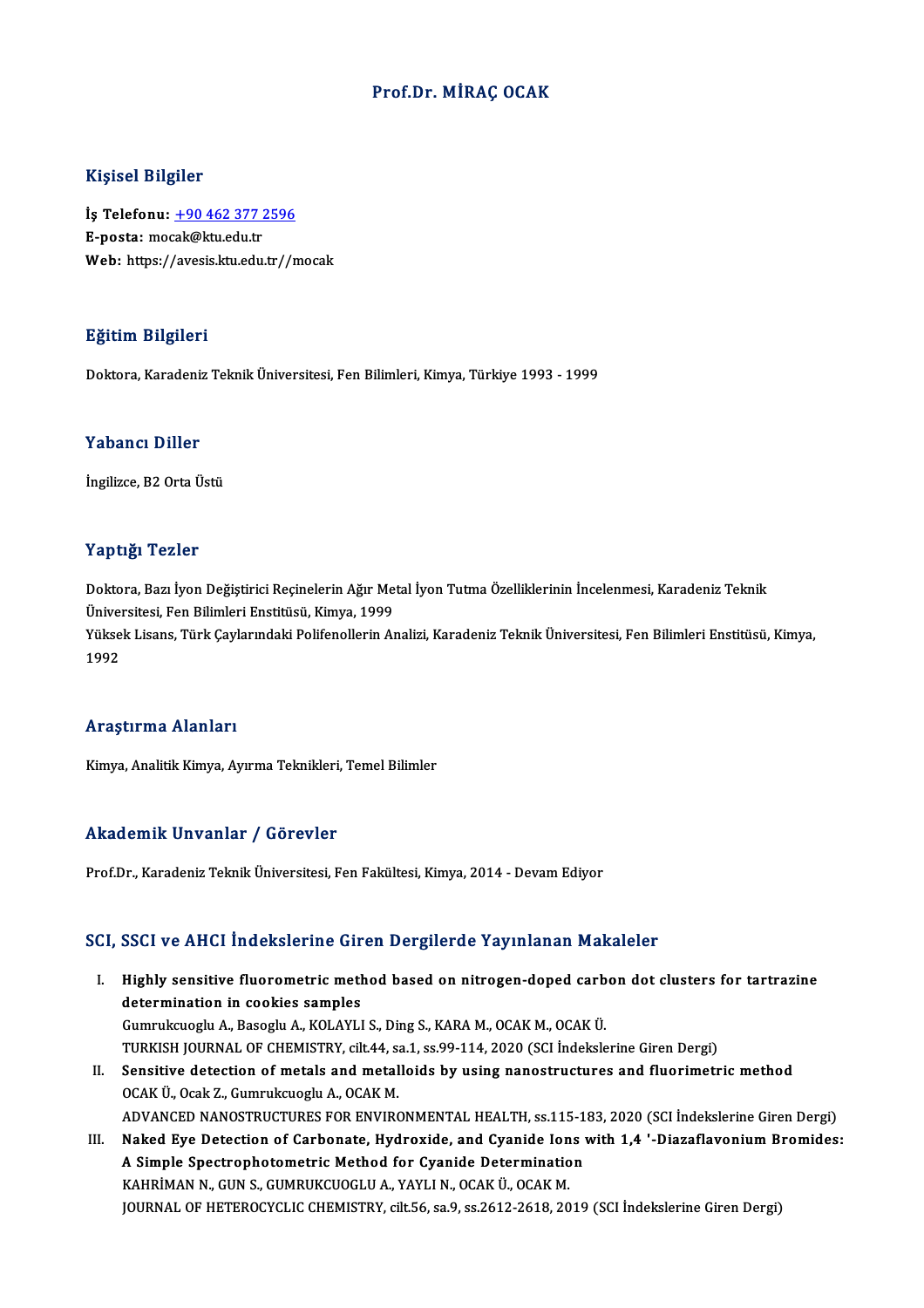- IV. 4-Quinolone-Carboxamide and Carbothioamide Compounds as Fluorescent Sensors. New 4-Quinolone-Carboxamide and Carbothioamide Compounds as Fluorescent Sens<br>Fluorimetric Methods for Cu2+ and Fe3+ Determination in Tap Water and Soil<br>CUMBUVCUOCULA TOPALOCULY MERMERA DEMIRRAS N. DEMIRRAS A OCAV M. O 4-Quinolone-Carboxamide and Carbothioamide Compounds as Fluorescent Sensors. N<br>Fluorimetric Methods for Cu2+ and Fe3+ Determination in Tap Water and Soil<br>GUMRUKCUOGLU A., TOPALOGLU Y., MERMER A., DEMİRBAŞ N., DEMİRBAŞ A., Fluorimetric Methods for Cu2+ and Fe3+ Determination in Tap Water and Soil<br>GUMRUKCUOGLU A., TOPALOGLU Y., MERMER A., DEMIRBAS N., DEMIRBAS A., OCAK M., OCAK Ü. GUMRUKCUOGLU A., TOPALOGLU Y., MERMER A., DEMIRBAŞ N., DEMIRBAŞ A., OCAK M., OCAK Ü.<br>JOURNAL OF FLUORESCENCE, cilt.29, sa.4, ss.921-931, 2019 (SCI İndekslerine Giren Dergi)<br>V. Simultaneous Determination of Sunset Yellow FC
- JOURNAL OF FLUORESCENCE, cilt.29, sa.4, ss.921-931, 2019 (SCI Indekslerine Giren Dergi)<br>Simultaneous Determination of Sunset Yellow FCF, Allura Red AC, Quinoline Yell<br>Tartrazine in Food Samples by RP-HPLC<br>ALP H., Baskan D. Simultaneous Determination of Sunset Yellow FCF<br>Tartrazine in Food Samples by RP-HPLC<br>ALP H., Baskan D., YAŞAR A., YAYLI N., OCAK Ü., OCAK M.<br>JOUPMAL OF CHEMISTRY silt 2018-2019 (SCL Indelseleri JOURNALOF CHEMISTRY, cilt.2018,2018 (SCI İndekslerineGirenDergi)
- VI. Ion Sensor Properties of Fluorescent Schiff Bases Carrying Dipicolylamine Groups. A Simple JOURNAL OF CHEMISTRY, cilt.2018, 2018 (SCI İndekslerine Giren Dergi)<br>Ion Sensor Properties of Fluorescent Schiff Bases Carrying Dipicoly<br>Spectrofluorimetric Method to Determine Cu (II) in Water Samples<br>VANLLE MISIP M.N., A Ion Sensor Properties of Fluorescent Schiff Bases Carryin<br>Spectrofluorimetric Method to Determine Cu (II) in Water<br>VANLI E., MISIR M. N. , ALP H., AK T., OZBEK N., OCAK Ü., OCAK M.<br>JOUPMAL OF ELUOPESCENCE, silt 27, sa E. s VANLI E., MISIR M. N. , ALP H., AK T., OZBEK N., OCAK Ü., OCAK M.<br>JOURNAL OF FLUORESCENCE, cilt.27, sa.5, ss.1759-1766, 2017 (SCI İndekslerine Giren Dergi)
- VII. A Simple Spectrofluorimetric Method for Iron Determination with a Chalcone-Based Schiff Base OZBEK N., ALP H., CELIK G., AK T., CAGILCI O. C., YAYLI N., OCAK Ü., OCAK M. JOURNAL OF FLUORESCENCE, cilt.27, sa.2, ss.635-641, 2017 (SCI İndekslerine Giren Dergi) OZBEK N., ALP H., CELIK G., AK T., CAGILCI O. C. , YAYLI N., OCAK Ü., OCAK M.<br>JOURNAL OF FLUORESCENCE, cilt.27, sa.2, ss.635-641, 2017 (SCI Indekslerine Giren Dergi)<br>VIII. Metal Complexation Properties of Schiff Bases Cont
- JOURNAL OF FLUORESCENCE, cilt.27, sa.2, ss.635-641, 2017 (SCI İndekslerine Giren Dergi)<br>Metal Complexation Properties of Schiff Bases Containing 1,3,5-Triazine Derived from 2-Hydr<br>Naphthaldehyde in Solution. A Simple Spect Metal Complexation Properties of Schiff Bases Containing 1,3,5-Triazine Derived from 2<br>Naphthaldehyde in Solution. A Simple Spectrofluorimetric Method to Determine Mercury<br>OCAK M., AK T., AKTAS A., OZBEK N., CAGILCI O., GU Naphthaldehyde in Solution. A Simple Spectrofluorimetric Method to Determin<br>OCAK M., AK T., AKTAS A., OZBEK N., CAGILCI O., GUMRUKCUOGLU A., KANTEKİN H., OCAI<br>JOURNAL OF FLUORESCENCE, cilt.27, sa.1, ss.59-68, 2017 (SCI İnd OCAK M., AK T., AKTAS A., OZBEK N., CAGILCI O., GUMRUKCUOGLU A., KANTEKİN H., OCAK Ü., ALP H.<br>JOURNAL OF FLUORESCENCE, cilt.27, sa.1, ss.59-68, 2017 (SCI İndekslerine Giren Dergi)<br>IX. A new calix[4]arene Schiff base se
- JOURNAL OF FLUORESCENCE, cilt.27, sa.1, ss.59-68, 20<br>A new calix[4]arene Schiff base sensor for Hg2<br>Memon S., Bhatti A.A., Bhatti A.A., OCAK Ü., OCAK M.<br>JOURNAL OF THE IRANIAN CHEMICAL SOCIETY, cilt.1: JOURNAL OF THE IRANIAN CHEMICAL SOCIETY, cilt.13, sa.12, ss.2275-2282, 2016 (SCI İndekslerine Giren Dergi) Memon S., Bhatti A. A., Bhatti A. A., OCAK Ü., OCAK M.<br>JOURNAL OF THE IRANIAN CHEMICAL SOCIETY, cilt.13, sa.12, ss.2275-2282, 20<br>X. Calix[4]arene Based Dual Fluorescent Sensor for Al3+ and S2O7 (2-)<br>Momon S. BHATTI A. A.,
- JOURNAL OF THE IRANIAN CHEMICAL SOCIETY, cilt.13, sa<br>Calix[4]arene Based Dual Fluorescent Sensor for *f*<br>Memon S., BHATTI A. A. , BHATTI A. A. , OCAK Ü., OCAK M.<br>JOURNAL OF ELUORESCENCE silt.26, sa 5, sa 1591, 1599, : Calix[4]arene Based Dual Fluorescent Sensor for Al3+ and S207 (2-)<br>Memon S., BHATTI A. A. , BHATTI A. A. , OCAK Ü., OCAK M.<br>JOURNAL OF FLUORESCENCE, cilt.26, sa.5, ss.1591-1599, 2016 (SCI İndekslerine Giren Dergi)<br>A Simple Memon S., BHATTI A. A. , BHATTI A. A. , OCAK Ü., OCAK M.<br>JOURNAL OF FLUORESCENCE, cilt.26, sa.5, ss.1591-1599, 2016 (SCI İndekslerine Giren Dergi)<br>XI. A Simple Spectrofluorimetric Method Based on Quenching of a Nickel(
- **JOURNAL OF FLUORESC<br>A Simple Spectrofluo<br>Determine Iron (III)** A Simple Spectrofluorimetric Method Based on Quenchii<br>Determine Iron (III)<br>CAGLAR Y., SAKA E. T. , ALP H., KANTEKİN H., OCAK Ü., OCAK M.<br>JOUPMAL OF ELUOPESCENCE. 8<sup>11</sup> 26. 88.4. 88.1291.1299.2016.6 Determine Iron (III)<br>CAGLAR Y., SAKA E. T. , ALP H., KANTEKİN H., OCAK Ü., OCAK M.<br>JOURNAL OF FLUORESCENCE, cilt.26, sa.4, ss.1381-1389, 2016 (SCI İndekslerine Giren Dergi)<br>A Simple Spectrofluorimetris Method Besed en Quen

### CAGLAR Y., SAKA E. T. , ALP H., KANTEKİN H., OCAK Ü., OCAK M.<br>JOURNAL OF FLUORESCENCE, cilt.26, sa.4, ss.1381-1389, 2016 (SCI İndekslerine Giren Dergi)<br>XII. A Simple Spectrofluorimetric Method Based on Quenching of a N **JOURNAL OF FLUORESC<br>A Simple Spectrofluo<br>Determine Iron (III)**<br>Co<sup>xlor V</sup>, SAKA E T, Al A Simple Spectrofluorimetric Method Based on Quenc<br>Determine Iron (III)<br>Çağlar Y., SAKA E. T. , Alp H., KANTEKİN H., OCAK Ü., OCAK M.<br>JOUPMAL OE INCLUSION PHENOMENA AND MACROCYCLIC C

Determine Iron (III)<br>Çağlar Y., SAKA E. T. , Alp H., KANTEKİN H., OCAK Ü., OCAK M.<br>JOURNAL OF INCLUSION PHENOMENA AND MACROCYCLIC CHEMISTRY, cilt.26, ss.1381-1389, 2016 (SCI Expanded<br>İndekslerine Giren Dergi) Çağlar Y., SAKA E. T., Alp H., KANTEKİN H., OCAK Ü., OCAK M. JOURNAL OF INCLUSION PHENOMENA AND MACROCYCLIC CHEMISTRY, cilt<br>
indekslerine Giren Dergi)<br>
XIII. Cu2+ Selective Chromogenic Behavior of Calix[4]arene Derivative<br>
Momon S. BHATTLA A. OCAK II. OCAK M

## İndekslerine Giren Dergi)<br>Cu2+ Selective Chromogenic Behavior<br>Memon S., BHATTI A. A. , OCAK Ü., OCAK M.<br>POLYCYCLE APOMATIC COMPOUNDS. silt 3 Memon S., BHATTI A. A. , OCAK Ü., OCAK M.<br>POLYCYCLIC AROMATIC COMPOUNDS, cilt.36, sa.4, ss.395-409, 2016 (SCI İndekslerine Giren Dergi)

Memon S., BHATTI A. A., OCAK Ü., OCAK M.<br>POLYCYCLIC AROMATIC COMPOUNDS, cilt.36, sa.4, ss.395-409, 2016 (SCI İndekslerine Giren De<br>XIV. Synthesis and chromogenic behavior exploration of a new calix[4]arene derivative<br>Memon POLYCYCLIC AROMATIC COMPOUNDS, cilt.36, sa.4, ss.395<br>Synthesis and chromogenic behavior exploration of<br>Memon S., BHATTI A. A. , BHATTI A. A. , OCAK Ü., OCAK M.<br>JOUPNAL OF THE IRANIAN CHEMICAL SOCIETY, silt 12, ss

Memon S., BHATTI A. A. , BHATTI A. A. , OCAK Ü., OCAK M.<br>JOURNAL OF THE IRANIAN CHEMICAL SOCIETY, cilt.12, sa.10, ss.1739-1746, 2015 (SCI İndekslerine Giren Dergi)

Memon S., BHATTI A. A., BHATTI A. A., OCAK Ü., OCAK M.<br>JOURNAL OF THE IRANIAN CHEMICAL SOCIETY, cilt.12, sa.10, ss.1739-1746, 2015<br>XV. Calix[4]arene Based Highly Efficient Fluorescent Sensor for Au3+ and I-<br>Momon S. BHATTI JOURNAL OF THE IRANIAN CHEMICAL SOCIETY, cilt.12, sa<br>Calix[4]arene Based Highly Efficient Fluorescent S<br>Memon S., BHATTI A. A. , BHATTI A. A. , OCAK Ü., OCAK M.<br>JOURNAL OF ELUORESCENCE silt 25, 89 5, 89.1507, 1515 ; Calix[4]arene Based Highly Efficient Fluorescent Sensor for Au3+ and I-<br>Memon S., BHATTI A. A. , BHATTI A. A. , OCAK Ü., OCAK M.<br>JOURNAL OF FLUORESCENCE, cilt.25, sa.5, ss.1507-1515, 2015 (SCI İndekslerine Giren Dergi)<br>Sim Memon S., BHATTI A. A. , BHATTI A. A. , OCAK Ü., OCAK M.<br>JOURNAL OF FLUORESCENCE, cilt.25, sa.5, ss.1507-1515, 2015 (SCI İndekslerine Giren Dergi)<br>XVI. Simple Time-Saving Method for Iron Determination Based on Fluorescence

### JOURNAL OF FLUORESCENCE, cil<br>Simple Time-Saving Method f<br>Azaflavanon-3-ol Compound<br>Basesh: A. TOSUN C. OCAK M. A Simple Time-Saving Method for Iron Determinatio<br>Azaflavanon-3-ol Compound<br>Basoglu A., TOSUN G., OCAK M., ALP H., YAYLI N., Ocak U.<br>JOUPMAL OF ACRICULTIPAL AND FOOD CHEMISTRY Si Azaflavanon-3-ol Compound<br>Basoglu A., TOSUN G., OCAK M., ALP H., YAYLI N., Ocak U.<br>JOURNAL OF AGRICULTURAL AND FOOD CHEMISTRY, cilt.63, sa.10, ss.2654-2659, 2015 (SCI İndekslerine Giren<br>Persi)

Basogli<br>JOURN<br>Dergi)<br>Simple JOURNAL OF AGRICULTURAL AND FOOD CHEMISTRY, cilt.63, sa.10, ss.2654-2659, 2015 (SCI İndekslerine Gir<br>Dergi)<br>XVII. Simple and Time-Saving Method for Iron Dtermination Based on Fluorescence Quenching of an

Dergi)<br>Simple and Time-Saving Meth<br>Azaflavanon-3-ol Compound<br>Basağlu A. CELİK G. OCAK M. Al Simple and Time-Saving Method for Iron Dtermir<br>Azaflavanon-3-ol Compound<br>Başoğlu A., ÇELİK G., OCAK M., Alp H., YAYLI N., OCAK Ü.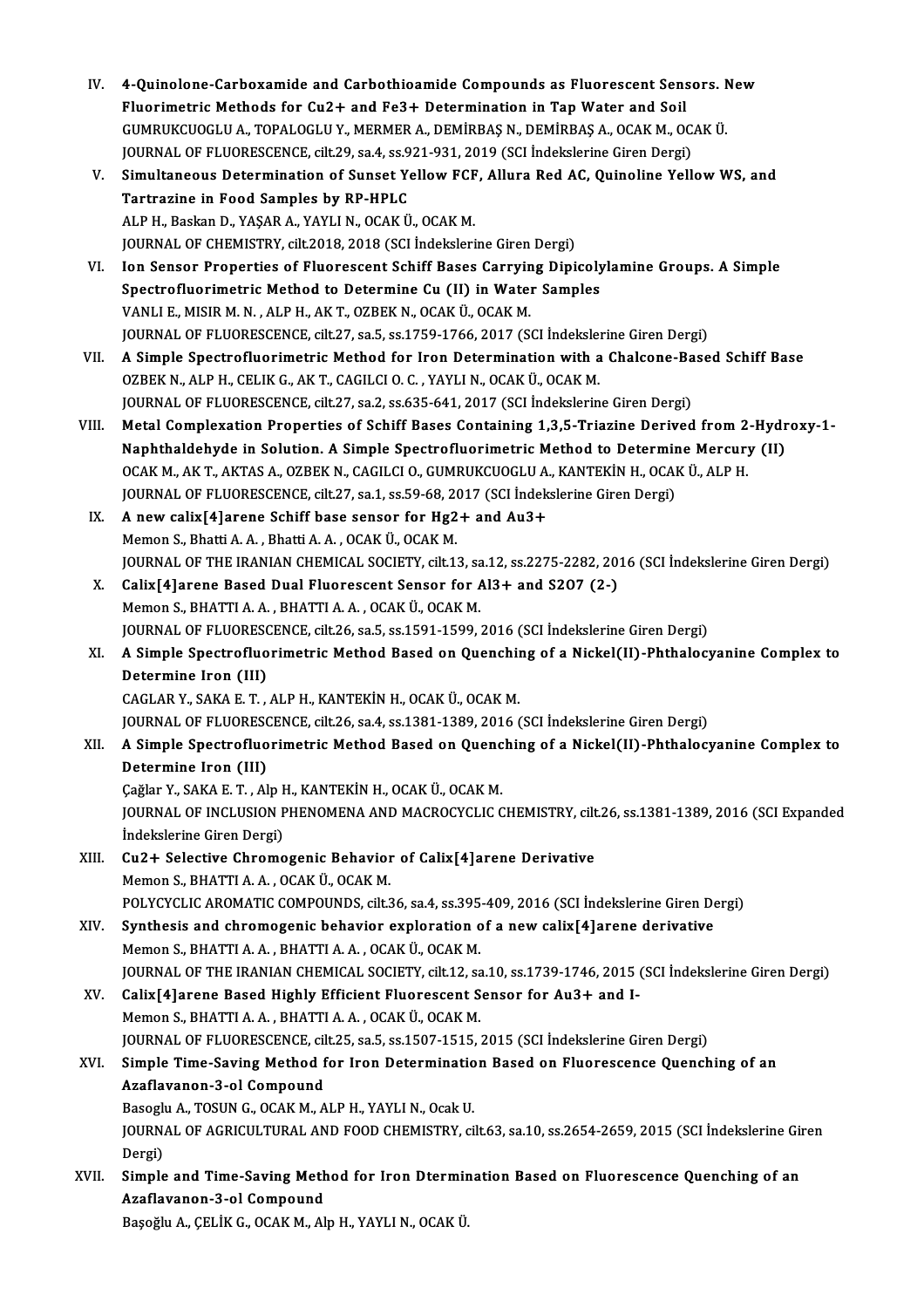JOURNAL OF AGRICULTURAL AND FOOD CHEMISTRY, cilt.63, ss.2654-2659, 2015 (SCI İndekslerine Giren Dergi)<br>Nav salix[4]arane based bishlu selestive fluoressent prebe for Al3 L and L

|             | JOURNAL OF AGRICULTURAL AND FOOD CHEMISTRY, cilt.63, ss.2654-2659, 2015 (SCI İndekslerine Giren Dergi)                                                     |
|-------------|------------------------------------------------------------------------------------------------------------------------------------------------------------|
| XVIII.      | New calix[4] arene based highly selective fluorescent probe for Al3+ and I-                                                                                |
|             | Memon S., BHATTI A. A., OCAK Ü., OCAK M.                                                                                                                   |
|             | ANALYTICAL METHODS, cilt.7, sa.12, ss.5114-5121, 2015 (SCI İndekslerine Giren Dergi)                                                                       |
| XIX.        | Quick supramolecular solvent-based microextraction for quantification of low curcuminoid content                                                           |
|             | in food                                                                                                                                                    |
|             | Caballero-Casero N., OCAK M., Ocak U., Rubio S.                                                                                                            |
|             | ANALYTICAL AND BIOANALYTICAL CHEMISTRY, cilt.406, sa.8, ss.2179-2187, 2014 (SCI İndekslerine Giren Dergi)                                                  |
| XX.         | Bifunctional Calix <sup>[4]</sup> arene Sensor for Pb(II) and Cr207 (2-) Ions                                                                              |
|             | QAZI M. A., OCAK Ü., OCAK M., Memon S., SOLANGI I. B.                                                                                                      |
|             | JOURNAL OF FLUORESCENCE, cilt.23, sa.3, ss.575-590, 2013 (SCI İndekslerine Giren Dergi)                                                                    |
| XXI.        | An excellent copper selective chemosensor based on calix[4]arene framework                                                                                 |
|             | QAZI M. A., OCAK Ü., OCAK M., Memon S.                                                                                                                     |
|             | ANALYTICA CHIMICA ACTA, cilt.761, ss.157-168, 2013 (SCI İndekslerine Giren Dergi)                                                                          |
| XXII.       | Phthalocyanine-based fluorescent chemosensor for the sensing of Zn (II) in dimethyl sulfoxide-                                                             |
|             | acetonitrile                                                                                                                                               |
|             | CAGLAR Y., GÜMRÜKÇÜOĞLU N., SAKA E. T., OCAK M., KANTEKİN H., OCAK Ü.                                                                                      |
|             | JOURNAL OF INCLUSION PHENOMENA AND MACROCYCLIC CHEMISTRY, cilt.72, ss.443-447, 2012 (SCI Indekslerine                                                      |
| XXIII.      | Giren Dergi)<br>Calixarenes with dansyl groups as potential chemosensors                                                                                   |
|             | OCAK Ü., OCAK M., BARTSCH R. A.                                                                                                                            |
|             | INORGANICA CHIMICA ACTA, cilt.381, ss.44-57, 2012 (SCI Indekslerine Giren Dergi)                                                                           |
| XXIV.       | Azathia crown ethers carrying pyrene pendant as receptor molecules for metal sensor systems                                                                |
|             | OCAK Ü., OCAK M., PARLAYAN S., Basoglu A., CAGLAR Y., BAHADIR Z.                                                                                           |
|             | JOURNAL OF LUMINESCENCE, cilt.131, sa.4, ss.808-814, 2011 (SCI Indekslerine Giren Dergi)                                                                   |
| XXV.        | Metal ion complexation in acetonitrile by cone, di-ionised calix[4] arene-1,2-crown ethers with two                                                        |
|             | pendant dansyl fluorophores                                                                                                                                |
|             | OCAK Ü., OCAK M., TU C., BARTSCH R. A.                                                                                                                     |
|             | SUPRAMOLECULAR CHEMISTRY, cilt.23, sa.11, ss.743-752, 2011 (SCI İndekslerine Giren Dergi)                                                                  |
| <b>XXVI</b> | Complexation of metal ions with double-armed diazadithia lariat ether carrying anthracene moieties                                                         |
|             | in acetonitrile-dioxane                                                                                                                                    |
|             | PARLAYAN S., Basoglu A., GOBEL Y., OCAK M., ALP H., KANTEKİN H., OCAK U.                                                                                   |
|             | JOURNAL OF INCLUSION PHENOMENA AND MACROCYCLIC CHEMISTRY, cilt.67, ss.451-460, 2010 (SCI İndekslerine                                                      |
|             | Giren Dergi)                                                                                                                                               |
| XXVII.      | Complexation of metal ions with the novel diazadithia crown ethers carrying two pyrene pendants in                                                         |
|             | acetonitrile-tetrahydrofuran                                                                                                                               |
|             | Ocak U., OCAK M., Basoglu A., Parlayan S., ALP H., KANTEKİN H.                                                                                             |
|             | JOURNAL OF INCLUSION PHENOMENA AND MACROCYCLIC CHEMISTRY, cilt.67, ss.19-27, 2010 (SCI İndekslerine                                                        |
|             | Giren Dergi)                                                                                                                                               |
| XXVIII.     | Complexation of metal ions with the novel diazadithia crown ether carrying two anthryl pendants in                                                         |
|             | acetonitrile-tetrahydrofuran                                                                                                                               |
|             | PARLAYAN S., Basoglu A., OCAK M., ALP H., KANTEKİN H., OCAK U.                                                                                             |
|             | JOURNAL OF INCLUSION PHENOMENA AND MACROCYCLIC CHEMISTRY, cilt.67, ss.133-140, 2010 (SCI İndekslerine                                                      |
|             | Giren Dergi)                                                                                                                                               |
| XXIX.       | Complexation of metal ions with the novel azathia crown ethers carrying anthracene pendant in<br>acetonitrile-dichloromethane                              |
|             |                                                                                                                                                            |
|             | OCAK U., OCAK M., Basoglu A., PARLAYAN S., BASARAN D., ALP H., KANTEKİN H.<br>POLYHEDRON, cilt.29, sa.3, ss.1069-1077, 2010 (SCI Indekslerine Giren Dergi) |
| XXX.        | Metal ion complexation in acetonitrile by upper-rim benzyl-substituted, di-ionized calix[4] arenes                                                         |
|             | bearing two dansyl fluorophores                                                                                                                            |
|             | OCAK Ü., OCAK M., SHEN X., GORMAN A. H., SUROWIEC K., BARTSCH R. A.                                                                                        |
|             |                                                                                                                                                            |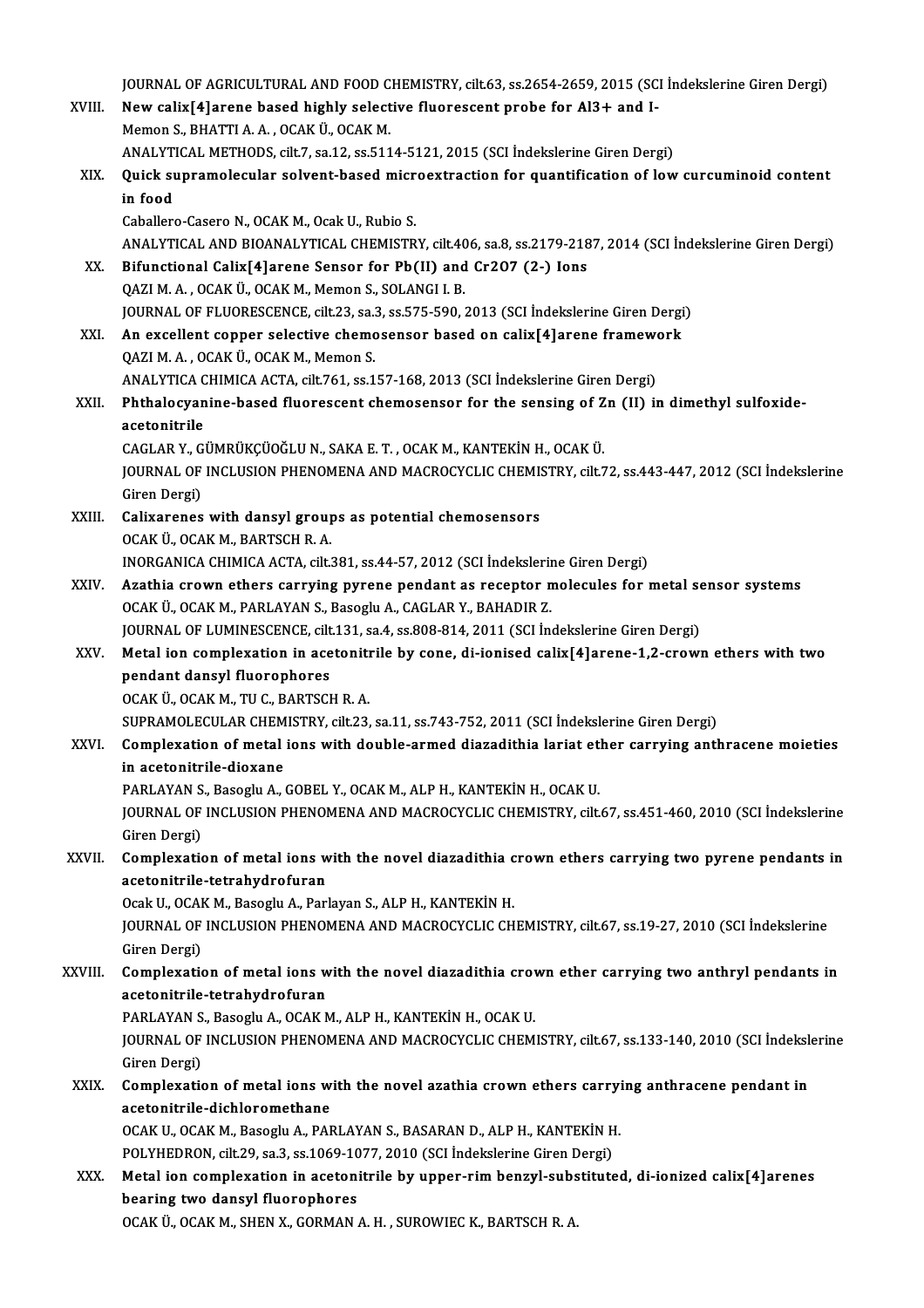ARKIVOC, ss.81-97, 2010 (SCI İndekslerine Giren Dergi)

XXXI. Effect of Pendant Group Length Upon Metal Ion Complexation in Acetonitrile by Di-Ionized ARKIVOC, ss.81-97, 2010 (SCI İndekslerine Giren Dergi)<br>Effect of Pendant Group Length Upon Metal Ion Co<br>Calix[4]Arenes Bearing Two Dansyl Fluorophores<br>Ogal: U. OCAK M. SUEN Y. SUBOWIEC K. BARTSCH R.A. Effect of Pendant Group Length Upon Metal Ion C<br>Calix[4]Arenes Bearing Two Dansyl Fluorophores<br>Ocak U., OCAK M., SHEN X., SUROWIEC K., BARTSCH R. A.<br>JOUPMAL OF ELUORESCENCE, sit 10, 22 6, 22.007, 1008 Calix[4]Arenes Bearing Two Dansyl Fluorophores<br>Ocak U., OCAK M., SHEN X., SUROWIEC K., BARTSCH R. A.<br>JOURNAL OF FLUORESCENCE, cilt.19, sa.6, ss.997-1008, 2009 (SCI İndekslerine Giren Dergi)<br>Metal ion complexation in aceton Ocak U., OCAK M., SHEN X., SUROWIEC K., BARTSCH R. A.<br>JOURNAL OF FLUORESCENCE, cilt.19, sa.6, ss.997-1008, 2009 (SCI İndekslerine Giren Dergi)<br>XXXII. Metal ion complexation in acetonitrile by upper-rim allyl-substituted, d **JOURNAL OF FLUORESCENCE, cilt.19, s**<br>Metal ion complexation in acetoni<br>bearing two dansyl fluorophores<br>Ocak II, OCAK M, SUROWIEC K, LULY Metal ion complexation in acetonitrile by upper<br>bearing two dansyl fluorophores<br>Ocak U., OCAK M., SUROWIEC K., LIU X., BARTSCH R. A.<br>TETP AUEDPON, silt 65, sa 24, sa 7028, 7047, 2009, CSC bearing two dansyl fluorophores<br>Ocak U., OCAK M., SUROWIEC K., LIU X., BARTSCH R. A.<br>TETRAHEDRON, cilt.65, sa.34, ss.7038-7047, 2009 (SCI İndekslerine Giren Dergi) Ocak U., OCAK M., SUROWIEC K., LIU X., BARTSCH R. A.<br>TETRAHEDRON, cilt.65, sa.34, ss.7038-7047, 2009 (SCI indekslerine Giren Dergi)<br>XXXIII. Selective Recognition of Cobalt (II) Ion by a New Cryptand Compound with N2O2S2 Do TETRAHEDRON, cilt.65, sa.34, ss.7038-7047, 2009 (SCI İndekslerine<br>Selective Recognition of Cobalt (II) Ion by a New Cryptand<br>Possessing 2-Hydroxy-1-Naphthylidene Schiff Base Moiety<br>RASOCLUA, RARLAYAN S. OCAK M. ALB H. Kart Selective Recognition of Cobalt (II) Ion by a New Cryptand Compound<br>Possessing 2-Hydroxy-1-Naphthylidene Schiff Base Moiety<br>BASOGLU A., PARLAYAN S., OCAK M., ALP H., Kantekin H., OZDEMIR M., OCAK U.<br>JOUPMAL OF ELUORESCENCE Possessing 2-Hydroxy-1-Naphthylidene Schiff Base Moiety<br>BASOGLU A., PARLAYAN S., OCAK M., ALP H., Kantekin H., OZDEMIR M., OCAK U.<br>JOURNAL OF FLUORESCENCE, cilt.19, sa.4, ss.655-662, 2009 (SCI İndekslerine Giren Dergi) BASOGLU A., PARLAYAN S., OCAK M., ALP H., Kantekin H., OZDEMIR M., OCAK U.<br>JOURNAL OF FLUORESCENCE, cilt.19, sa.4, ss.655-662, 2009 (SCI indekslerine Giren Dergi)<br>XXXIV. Complexation of metal ions with the novel 2-hydroxy-JOURNAL OF FLUORESCENCE, cilt.19, sa.4, ss.655-662, 2009 (SCI İndekslerine Giren Dergi)<br>Complexation of metal ions with the novel 2-hydroxy-1-naphthaldehyde-derived diamine Sc<br>carrying a macrobicyclic moiety with N2O2S2 mi Complexation of metal ions with the novel 2-hydroxy-1-naphthaldehyde<br>carrying a macrobicyclic moiety with N2O2S2 mixed donor in acetonitri<br>BASOGLU A., PARLAYAN S., OCAK M., ALP H., KANTEKİN H., OZDEMIR M., OCAK O.<br>POLYHEDR carrying a macrobicyclic moiety with N2O2S2 mixed donor in acetonitrile-dichloromethane<br>BASOGLU A., PARLAYAN S., OCAK M., ALP H., KANTEKIN H., OZDEMIR M., OCAK O. XXXV. Chemical Analysis and Biological Activities of Essential Oils from Trunk-Barks of Eight Trees<br>KOLAYLI S., OCAK M., ALIYAZICIOĞLU R., KARAOGLU S. POLYHEDRON, cilt.28, sa.6, ss.1115-1120, 2009 (SCI İndekslerine Giren Dergi) Chemical Analysis and Biological Activities of Essential Oils from Trunk-Barks of Eigh<br>KOLAYLI S., OCAK M., ALİYAZICIOĞLU R., KARAOGLU S.<br>ASIAN JOURNAL OF CHEMISTRY, cilt.21, sa.4, ss.2684-2694, 2009 (SCI İndekslerine Gire XXXVI. Metal ion complexation in acetonitrile by di-ionized calix[4]arenes bearing two dansyl fluorophores<br>Ocak U., Ocak M., SUROWIEC K., BARTSCH R. A., GORBUNOVA M. G., TU C., SUROWIEC M. A. ASIAN JOURNAL OF CHEMISTRY, cilt.21, sa.4, ss.2684-2694, 2009 (SCI indekslerine Giren D<br>Metal ion complexation in acetonitrile by di-ionized calix[4]arenes bearing two<br>Ocak U., Ocak M., SUROWIEC K., BARTSCH R. A. , GORBUNO Metal ion complexation in acetonitrile by di-ionized calix[4]arenes bearing two dansyl fluorophores<br>Ocak U., Ocak M., SUROWIEC K., BARTSCH R. A. , GORBUNOVA M. G. , TU C., SUROWIEC M. A.<br>JOURNAL OF INCLUSION PHENOMENA AND Ocak U., Ocak<br>JOURNAL OF<br>Giren Dergi)<br>The Synthes JOURNAL OF INCLUSION PHENOMENA AND MACROCYCLIC CHEMISTRY, cilt.63, ss.131-139, 2009 (SCI Indel<br>Giren Dergi)<br>XXXVII. The Synthesis of New Triazole Ligands and Determination of Complex Stability Constants with<br>Transition Mot Giren Dergi)<br>The Synthesis of New Triazole Ligands and<br>Transition Metal Cations in Aqueous Media<br>OCAK M. Cumrukayogly N. OCAK Ü. BUSCHMANI The Synthesis of New Triazole Ligands and Determination of Co<br>Transition Metal Cations in Aqueous Media<br>OCAK M., Gumrukcuoglu N., OCAK Ü., BUSCHMANN H., SCHOLLMEYER E.<br>JOUPMAL OF SOLUTION CHEMISTRY silt 27, so 11, so 1499, Transition Metal Cations in Aqueous Media<br>OCAK M., Gumrukcuoglu N., OCAK Ü., BUSCHMANN H., SCHOLLMEYER E.<br>JOURNAL OF SOLUTION CHEMISTRY, cilt.37, sa.11, ss.1489-1497, 2008 (SCI İndekslerine Giren Dergi) OCAK M., Gumrukcuoglu N., OCAK Ü., BUSCHMANN H., SCHOLLMEYER E.<br>JOURNAL OF SOLUTION CHEMISTRY, cilt.37, sa.11, ss.1489-1497, 2008 (SCI İndekslerine Giren Dergi)<br>XXXVIII. Silver selective electrode based on liquid membrane JOURNAL OF SOLUTION CHEMISTRY, cilt.37, sa.11, ss.1489-1<br>Silver selective electrode based on liquid membrane<br>MITTAL S. K. , KUMAR S. K. A. , GUPTA N. R. , Ocak M., Ocak U.<br>INDIAN JOURNAL OF CHEMISTRY SECTION A INORGANIC BL Silver selective electrode based on liquid membrane containing N2S202 macrocycle as ione<br>MITTAL S. K., KUMAR S. K. A., GUPTA N. R., Ocak M., Ocak U.<br>INDIAN JOURNAL OF CHEMISTRY SECTION A-INORGANIC BIO-INORGANIC PHYSICAL TH MITTAL S. K. , KUMAR S. K. A. , GUPTA N. R. , Ocak M., Ocak U.<br>INDIAN JOURNAL OF CHEMISTRY SECTION A-INORGANIC BIO-INORGANIC PHYSICAL THEO<br>ANALYTICAL CHEMISTRY, cilt.47, sa.11, ss.1676-1680, 2008 (SCI İndekslerine Giren De INDIAN JOURNAL OF CHEMISTRY SECTION A-INORGANIC BIO-INORGANIC PHYSICAL THEORETICAL &<br>ANALYTICAL CHEMISTRY, cilt.47, sa.11, ss.1676-1680, 2008 (SCI Indekslerine Giren Dergi)<br>XXXIX. Thermodynamic data for the formation of 1 ANALYTICAL CHEMISTRY, cilt.47, sa.11, ss.1676-1680, 2008 (S)<br>Thermodynamic data for the formation of 1 : 1 and 2 : 3<br>dihydrochlorides with 18-crown-6 in aqueous solution<br>OCAY M. Bussbmann H. Sshellmayor E Thermodynamic data for the forma<br>dihydrochlorides with 18-crown-6<br>OCAK M., Buschmann H., Schollmeyer E.<br>JOUPNAL OF SOLUTION CHEMISTRY sil dihydrochlorides with 18-crown-6 in aqueous solution<br>OCAK M., Buschmann H., Schollmeyer E.<br>JOURNAL OF SOLUTION CHEMISTRY, cilt.37, sa.5, ss.595-601, 2008 (SCI İndekslerine Giren Dergi) OCAK M., Buschmann H., Schollmeyer E.<br>JOURNAL OF SOLUTION CHEMISTRY, cilt.37, sa.5, ss.595-601, 2008 (SCI İndekslerine Giren Dergi)<br>XL. Ion-pair extraction of transition metal cations from aqueous media using novel N2O2-ma crown ligands<br>OCAK M., ALP H., KANTEKİN H., KARADENIZ H., OCAK U. **Ion-pair extraction of transition metal cations fro<br>crown ligands<br>OCAK M., ALP H., KANTEKİN H., KARADENIZ H., OCAK U.<br>JOUPMAL OF INCLUSION PUENOMENA AND MACPOCYC** crown ligands<br>OCAK M., ALP H., KANTEKİN H., KARADENIZ H., OCAK U.<br>JOURNAL OF INCLUSION PHENOMENA AND MACROCYCLIC CHEMISTRY, cilt.60, ss.17-24, 2008 (SCI İndekslerine<br>Ciron Dargi) OCAK M., ALF<br>JOURNAL OF<br>Giren Dergi)<br>Essential of JOURNAL OF INCLUSION PHENOMENA AND MACROCYCLIC CHEMISTRY, cilt.60, ss.17-24, 2008 (SCI Indeksl<br>Giren Dergi)<br>XLI. Essential oil composition of four mushrooms; Scleroderma verrucosum, Cortinarius infractus,<br>Hunbelame canneid Giren Dergi)<br>Essential oil composition of four mushrooms; Scle<br>Hypholama capnoides and Hypholama fasciculare,<br>KAHPIMAN N. Wimar iskonder n. OCAK M. SEVIM A. SES Essential oil composition of four mushrooms; Scleroderma veri<br>Hypholama capnoides and Hypholama fasciculare,<br>KAHRİMAN N., yılmaz iskender n., OCAK M., SEVİM A., SESLİ E., YAYLI N.<br>ASIAN JOUPNAL OF CHEMISTRY, silt 19, 28 5, Hypholama capnoides and Hypholama fasciculare,<br>KAHRİMAN N., yılmaz iskender n., OCAK M., SEVİM A., SESLİ E., YAYLI N.<br>ASIAN JOURNAL OF CHEMISTRY, cilt.19, sa.5, ss.4102-4106, 2007 (SSCI İndekslerine Giren Dergi)<br>Fesential KAHRİMAN N., yılmaz iskender n., OCAK M., SEVİM A., SESLİ E., YAYLI N.<br>ASIAN JOURNAL OF CHEMISTRY, cilt.19, sa.5, ss.4102-4106, 2007 (SSCI İndekslerine Giren Dergi)<br>XLII. Essential oil compositions of four mushrooms: Scler ASIAN JOURNAL OF CHEMISTRY, cilt.19, sa.5, ss.4102-4106, 2007 (SSCI<br>Essential oil compositions of four mushrooms: Scleroderma vel<br>Hypholama capnoides and Hypholama fasciculare from Turkey<br>YAYLLN, VILMAZ N. Ossl: M. Savim A Essential oil compositions of four mushrooms: S<br>Hypholama capnoides and Hypholama fascicular<br>YAYLI N., YILMAZ N., Ocak M., Sevim A., Sesli E., Yayli N.<br>ASIAN JOUPNAL OF CHEMISTRY silt 10, 32 5, 33,4103,4 Hypholama capnoides and Hypholama fasciculare from Turkey<br>YAYLI N., YILMAZ N., Ocak M., Sevim A., Sesli E., Yayli N.<br>ASIAN JOURNAL OF CHEMISTRY, cilt.19, sa.5, ss.4102-4106, 2007 (SCI İndekslerine Giren Dergi) YAYLI N., YILMAZ N., Ocak M., Sevim A., Sesli E., Yayli N.<br>ASIAN JOURNAL OF CHEMISTRY, cilt.19, sa.5, ss.4102-4106, 2007 (SCI İndekslerine Giren Dergi)<br>XLIII. New Heavy Metal Ion-selective Macrocyclic Ligands with Nitrogen ASIAN JOURNAL OF CHE<br>New Heavy Metal Ion<br>Extractant Properties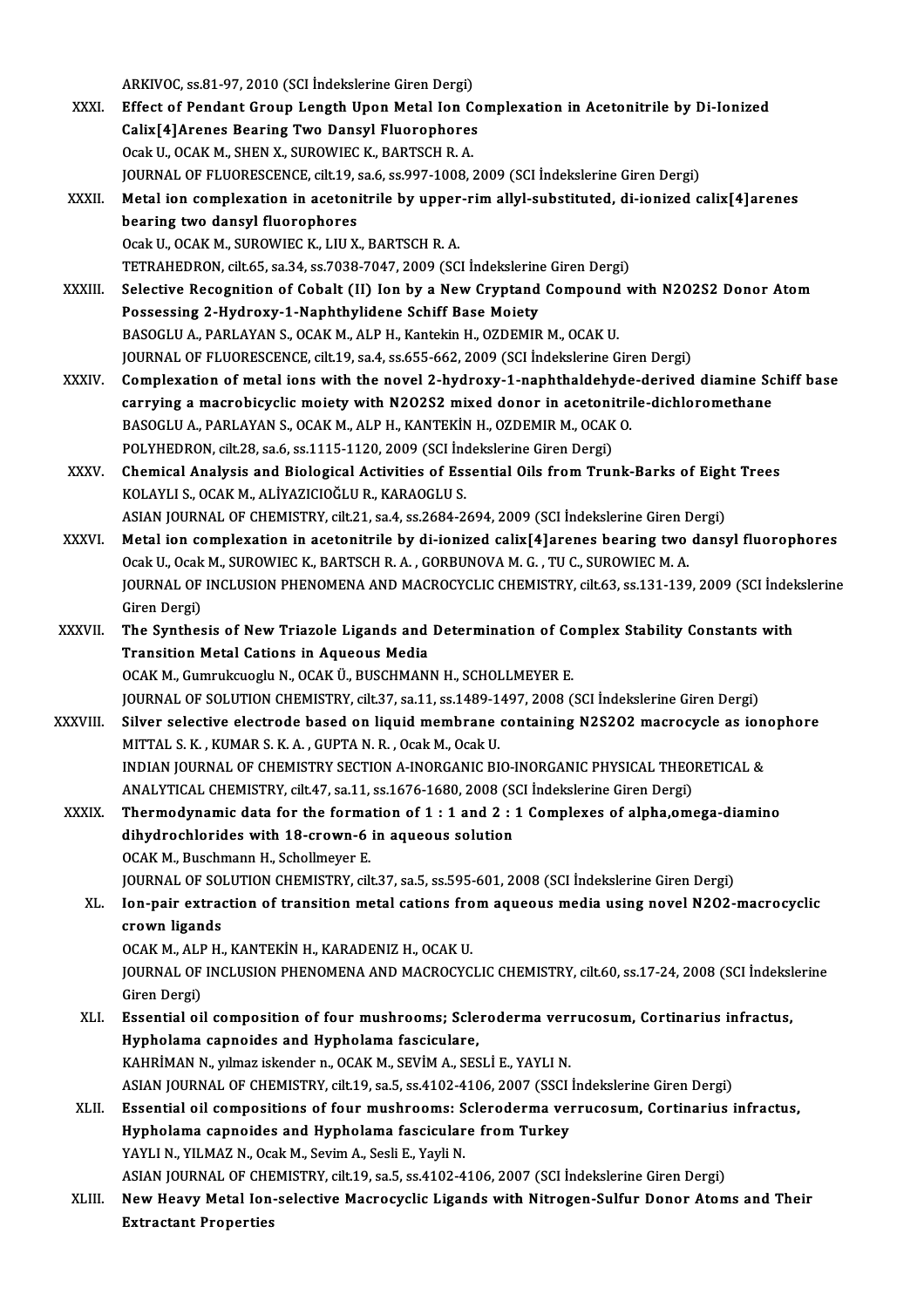ALPH.,BIYIKLIOĞLUZ.,OCAKM.,OCAKÜ.,KANTEKİNH.,DİLBERG. ALP H., BIYIKLIOĞLU Z., OCAK M., OCAK Ü., KANTEKİN H., DİLBER G.<br>SEPARATION SCIENCE AND TECHNOLOGY, cilt.42, ss.835-845, 2007 (SCI İndekslerine Giren Dergi)<br>Fesantial ail compositions of four mushroomsu Selaraderma yarruso

- XLIV. Essential oil compositions of four mushrooms: Scleroderma verrucosum, Cortinarius infractus, SEPARATION SCIENCE AND TECHNOLOG<br>Essential oil compositions of four mu<br>Hypholoma fasciculare from Turkey<br>Kehriman N. Vilman N. Ocal: M. Savim A. Kahriman N., Yılmaz N., Ocak M., Sevim A., Sesli E., Yaylı N. Asian Journal Of Chemistry, cilt.19, sa.5, ss.4102-4106, 2007 (SCI Expanded İndekslerine Giren Dergi) Kahriman N., Yılmaz N., Ocak M., Sevim A., Sesli E., Yaylı N.<br>Asian Journal Of Chemistry, cilt.19, sa.5, ss.4102-4106, 2007 (SCI Expanded İndekslerine Giren Dergi)<br>XLV. New heavy metal ion-selective macrocyclic ligands wit Asian Journal Of Chemist<br>New heavy metal ion-<br>extractant properties<br>Alp H. BIVIKHOCLUZ, O
- New heavy metal ion-selective macrocyclic ligands with<br>extractant properties<br>Alp H., BIYIKHOGLU Z., Ocak M., Ocak U., Kantekin H., Dilber G.<br>SERARATION SCIENCE AND TECHNOLOCY si<sup>11</sup>42, se 4, se <sup>925</sup> extractant properties<br>Alp H., BIYIKHOGLU Z., Ocak M., Ocak U., Kantekin H., Dilber G.<br>SEPARATION SCIENCE AND TECHNOLOGY, cilt.42, sa.4, ss.835-845, 2007 (SCI İndekslerine Giren Dergi)<br>Synthosis and metal ian binding proper Alp H., BIYIKHOGLU Z., Ocak M., Ocak U., Kantekin H., Dilber G.<br>SEPARATION SCIENCE AND TECHNOLOGY, cilt.42, sa.4, ss.835-845, 2007 (SCI İndekslerine Giren Dergi)<br>XLVI. Synthesis and metal-ion binding properties of new N2S4

SEPARATION SCIENCE AND TECHNOLOGY, cilt.4<br>Synthesis and metal-ion binding propertie<br>Kantekin H., Bakaray A., Ocak M., Alp H., Ocak U.<br>SERARATION SCIENCE AND TECHNOLOGY silt.4 Synthesis and metal-ion binding properties of new N2S402- and N2S502-donor macrocycles<br>Kantekin H., Bakaray A., Ocak M., Alp H., Ocak U.<br>SEPARATION SCIENCE AND TECHNOLOGY, cilt.42, sa.14, ss.3243-3257, 2007 (SCI İndeksleri Kantekin H., Bakaray A., Ocak M., Alp H., Ocak U.<br>SEPARATION SCIENCE AND TECHNOLOGY, cilt.42, sa.14, ss.3243-3257, 2007 (SCI İndekslerine Giren Der<br>XLVII. Evaluation of a (E,E)-dioxime containing two 15-membered dioxatrith

SEPARATION SCIENCE AND TECHNOLOGY, cilt.42, sa.14<br>Evaluation of a (E,E)-dioxime containing two 15-<br>mononuclear Ni(II) complex as Ag+ extractants Evaluation of a (E,E)-dioxime co<br>mononuclear Ni(II) complex as *A*<br>Alp H., Ocak M., OZDEMIR M., Ocak U.<br>SERARATION SCIENCE AND TECHNO mononuclear Ni(II) complex as Ag+ extractants<br>Alp H., Ocak M., OZDEMIR M., Ocak U.<br>SEPARATION SCIENCE AND TECHNOLOGY, cilt.41, sa.13, ss.3039-3046, 2006 (SCI İndekslerine Giren Dergi)

### Diğer Dergilerde Yayınlanan Makaleler

Iger Dergilerde Yayınlanan Makaleler<br>I. Synthesis of some new 1,2,4-triazole derivatives, investigation of their fluorescence properties and<br>hielogical astivities biological activities<br>biological activities<br>cin revin F *VA*PDit Synthesis of some new 1,2,4-triazole derivatives, investigation of their fluorescence properties<br>biological activities<br>GÜLTEKİN E., KARDİL U., TOPALOĞLU Y., OCAK M., YILDIRIM N., ALKAN TÜRKUÇAR S., KÜÇÜK M., BEKTAŞ H.,<br>PEK biological activities<br>GÜLTEKİN E., KARDİL U., TOPALOĞLU Y., OCAK M., YILDIRIM N., ALKAN TÜRKUÇAR S., KÜÇÜK M., BEKTAŞ H.,<br>BEKİRCAN O. GÜLTEKİN E., KARDİL U., TOPALOĞLU Y., OCAK M., YILDIRIM N., ALKAN TÜRKUÇAR S., KÜÇÜK M., BEKTA<br>BEKİRCAN O.<br>Karadeniz Chemical Science and Technology, cilt.1, ss.36-42, 2017 (Diğer Kurumların Hakemli Dergileri)<br>Fyalustion o II. Evaluation of Diazatetraoxa Cryptand as Extractant for Transition Metals and Pb2<br>DILBER G., KANTEKIN H., BASARAN D., OCAK Ü., OCAK M. Karadeniz Chemical Science and Technology, cilt.1, ss.36-4<br>**Evaluation of Diazatetraoxa Cryptand as Extractan**<br>DİLBER G., KANTEKİN H., BAŞARAN D., OCAK Ü., OCAK M.<br>Pekistan Journal of Anakitisal and Environmental Chemist

Pakistan Journal of Analytical and Environmental Chemistry, cilt.15, sa.2, ss.25, 2014 (Diğer Kurumların Hakemli Dergileri) Pakistan Journal of Analytical and Environmental Chemistry, cilt.15, sa.2, ss.25, 2014 (Diğer Kurumların Hakemli<br>Dergileri)<br>III. Determination of Stability Constants of Triazole Ligand Carrying Naphthol Group with Heavy Me

Dergileri)<br>Determination of Stability<br>Ions in Aqueous Solutions<br>CÜMPÜKCÜQČLUN PAHADU Ions in Aqueous Solutions<br>GÜMRÜKÇÜOĞLU N., BAHADIR Z., OCAK M., OCAK Ü.

Pakistan Journal of Analytical Environmental Chemistry, 2013 (Diğer Kurumların Hakemli Dergileri)

### Hakemli Kongre / Sempozyum Bildiri Kitaplarında Yer Alan Yayınlar

akemli Kongre / Sempozyum Bildiri Kitaplarında Yer Alan Yayınlar<br>I. Azot-Kükürt Karışık Donör Grupları Taşıyan 16 Üyeli Makrosiklik Ligand Sentezi ve Analitik<br>Özelliklerinin İnselenmesi özel iklerinin İncelenmesi<br>Özelliklerinin İncelenmesi<br>ALBH OCAKÜ OCAKM MIS Özelliklerinin İncelenmesi<br>ALP H., OCAK Ü., OCAK M., MISIR M. N.

XIX.UlusalKimyaKongresi, İzmir,Türkiye, ss.170

ALP H., OCAK Ü., OCAK M., MISIR M. N.<br>XIX. Ulusal Kimya Kongresi, İzmir, Türkiye, ss.170<br>II. 14 Üyeli N2S2 Makrosiklik Ligandın Sentezi ve Çeşitli Metal Katyonlarıyla Çözücü Ekstraksiyon<br>Özelliklerinin İnselenmesi XIX. Ulusal Kimya Kongresi, İz<br>14 Üyeli N2S2 Makrosiklik<br>Özelliklerinin İncelenmesi<br>ALBH OGAKÜ OGAKM MIS 14 Üyeli N2S2 Makrosiklik Ligand<br>Özelliklerinin İncelenmesi<br>ALP H., OCAK Ü., OCAK M., MISIR M. N.<br>YIY Hlugal Kimua Kongresi, İsmin Türl Özelliklerinin İncelenmesi<br>ALP H., OCAK Ü., OCAK M., MISIR M. N.<br>XIX. Ulusal Kimya Kongresi, İzmir, Türkiye, ss.169

ALP H., OCAK Ü., OCAK M., MISIR M. N.<br>III. XIX. Ulusal Kimya Kongresi, İzmir, Türkiye, ss.169<br>III. Piren Floroforu Taşıyan Yeni Bir Dipikolilamin Türevli Schiff Bazı Bileşiğinin Sentezi, Metal<br>Komplekslesmesi ve Bi XIX. Ulusal Kimya Kongresi, İzmir, Türkiye, ss.169<br>Piren Floroforu Taşıyan Yeni Bir Dipikolilamin Türevli :<br>Kompleksleşmesi ve Biyolojik Aktivitesinin İncelenmesi<br>KOLAYLLS, QCAK M. Gümrüksünğlu A. Vanlı E. Geğilü Q. G., T. Piren Floroforu Taşıyan Yeni Bir Dipikolilamin Türevli Schiff Bazı Bileşiği<br>Kompleksleşmesi ve Biyolojik Aktivitesinin İncelenmesi<br>KOLAYLI S., OCAK M., Gümrükçüoğlu A., Vanlı E., Çağılcı O. C. , Topaloğlu Y., Gün E. Ç.<br>E. KOLAYLI S., OCAK M., Gümrükçüoğlu A., Vanlı E., Çağılcı O. C., Topaloğlu Y., Gün E. Ç.

Kompleksleşmesi ve Biyolojik Aktivitesinin İncelenmesi<br>KOLAYLI S., OCAK M., Gümrükçüoğlu A., Vanlı E., Çağılcı O. C. , Topaloğlu Y., Gün E. Ç.<br>5. İlaç Kimyası: İlaç Etkin Maddesi Tasarımı, Sentezi,Üretimi ve Standardizasyo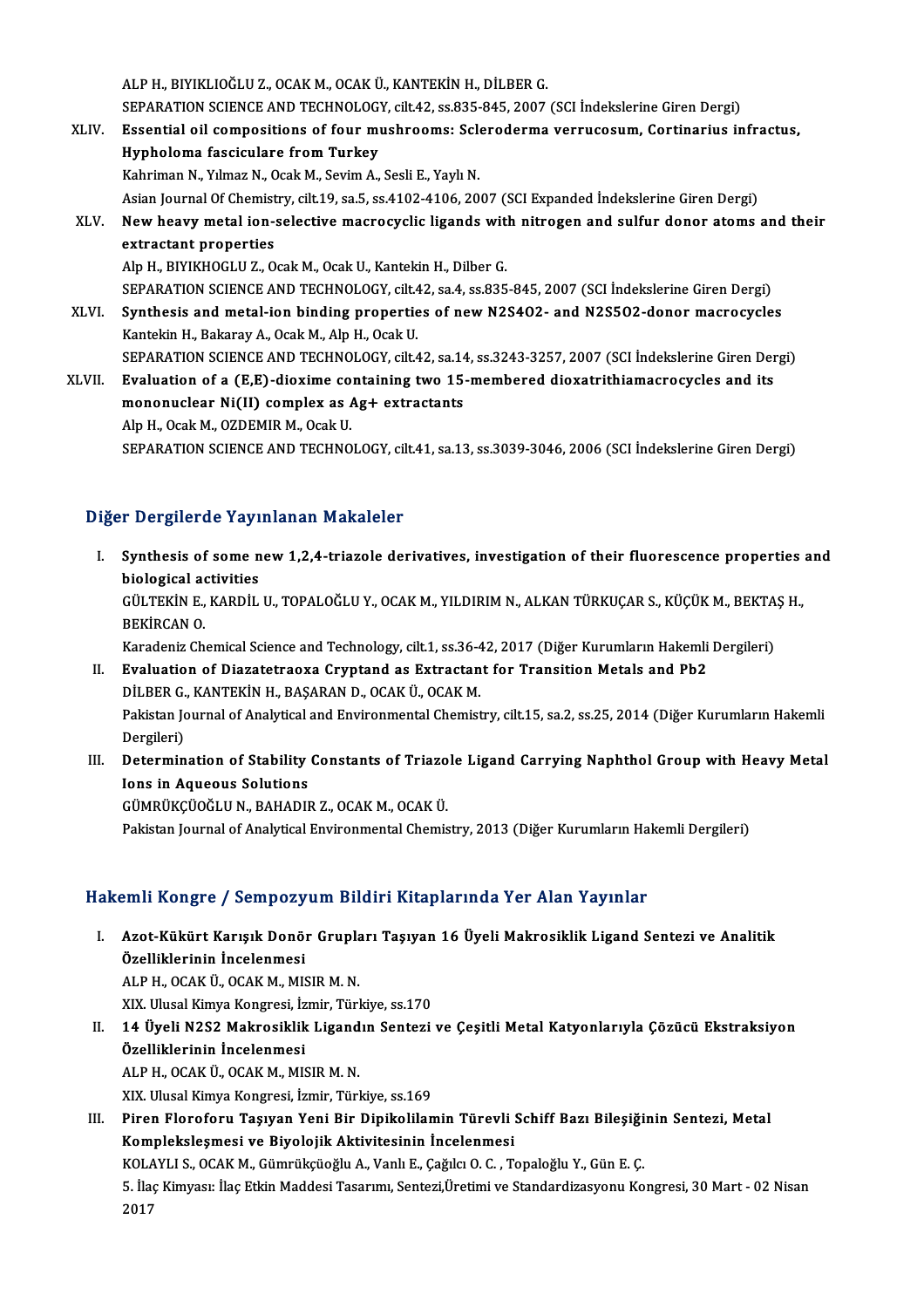| IV.   | Yeni Bir Antrakinon Türevi Schiff Bazı Bileşiğinin Metal Katyonları ile etkileşimi ve Biyolojik                         |
|-------|-------------------------------------------------------------------------------------------------------------------------|
|       | Aktivitesinin Incelenmesi                                                                                               |
|       | KANTEKİN H., KOLAYLI S., OCAK M., Çağılcı O. C., Vanlı E., Gümrükçüoğlu A., Topaloğlu Y.                                |
|       | 5. İlaç Kimyası: İlaç Etkin Maddesi Tasarımı, Sentezi, Üretimi ve Standardizasyonu Kongresi, 30 Mart - 02 Nisan<br>2017 |
| V.    | Dipikolilamin Türevli Yeni Bir Floresent Schiff Bazı Bileşiğinin Metal Kompleksleri ve Biyolojik<br>Aktivitesi          |
|       | KOLAYLI S., OCAK M., Topaloğlu Y., Gümrükçüp A., Vanlı E., Çağılcı O. C., Çakır H. E.                                   |
|       | 5. İlaç Kimyası: İlaç Etkin Maddesi Tasarımı, Sentezi, Üretimi ve Standardizasyonu Kongresi, 30 Mart - 02 Nisan<br>2017 |
| VI.   | Fe(III) İyonunun Tayini için Yeni Bir Spektroflorimetrik Metod                                                          |
|       | YAYLI N., ÇELİK G., ALP H., OCAK M., Çağılcı O. C., OCAK Ü.                                                             |
|       | XIV Ulusal Spektroskopi Kongresi, Elazığ, Türkiye, 29 - 31 Mayıs 2015, ss.106                                           |
| VII.  | 2-(2-florofenil)-3-hidroksi-2,3-dihidrokinolin-4(1H)-on Bileşiğinin Spektroflorimetrik Özelliğinin                      |
|       | İncelenmesi,                                                                                                            |
|       | Ak T., ÇELİK G., YAYLI N., ALP H., OCAK M., OCAK Ü.                                                                     |
|       | XIV. Ulusal Spektroskopi Kongresi, Elazığ, Türkiye, 29 - 31 Mayıs 2015, ss.150                                          |
| VIII. | 1,3,5-Trifenil-2-pirazolin Türevi Bileşiğin Bazı İyonlarla Spektroskopik Özelliklerinin İncelenmesi                     |
|       | Başoğlu A., OCAK M., OCAK Ü., YAYLI N., FANDAKLI S.                                                                     |
|       | XIV. Ulusal Spektroskopi Kongresi, Elazığ, Türkiye, 29 - 31 Mayıs 2015, ss.85                                           |
| IX.   | Bir Azaflavanon-3-ol Bileşiğinin Metal iyonlarıyla Etkileşiminin Spektroflorimetrik Yöntemle                            |
|       | <i>incelenmesi</i>                                                                                                      |
|       | Ak., Özbek N., Çağılcı O. C., Özmen E. Ç., ÇELİK G., YAYLI N., ALP H., OCAK M., OCAK Ü.                                 |
|       | XIV Ulusal Spektroskopi Kongresi, Elazığ, Türkiye, 29 - 31 Mayıs 2015, ss.149                                           |
| X.    | Substitue Azaflavanon-3-ol Bileşiklerinin Sentezi ve Floresans Özelliklerinin İncelenmesi                               |
|       | TOSUN G., YAYLI N., Başoğlu A., Gün S., OCAK M., OCAK Ü.                                                                |
|       | 2. Ulusal Organik Kimya Kongresi, Ankara, Türkiye, 24 - 26 Eylül 2014, ss 95                                            |
| XI.   | "Substitue Azaflavanon-3-01 Bileşiklerinin Sentezi Ve Floresans Özelliklerinin İncelenmesi                              |
|       | CELIK G., YAYLI N., Başoğlu A., Gün S., OCAK M., OCAK Ü.                                                                |
|       | 2. Ulusal Organik Kimya Kongresi, Ankara, Türkiye, 24 - 26 Eylül 2014, ss 95                                            |
| XII.  | Azaflavanon-3-ol Bileşiği ile Yeni Bir Spektroflorimetrik Demir Tayini Metodu                                           |
|       | Başoğlu A., ÇELİK G., OCAK M., YAYLI N., OCAK Ü.                                                                        |
|       | 7. Ulusal Analitik Kimya Kongresi, Kahramanmaraş, Türkiye, 1 - 05 Eylül 2014, ss.13                                     |
| XIII. | Demir Tayini için Yeni Bir Floresent Ligandın Sentezi ve Karakterizasyonu                                               |
|       | OCAK Ü., OCAK M., ÇELİK G., YAYLI N., ALP H., Başoğlu A.                                                                |
|       | 7. Ulusal Analitik Kimya Kongresi, Kahramanmaraş, Türkiye, 1 - 05 Eylül 2014, ss.244                                    |
| XIV.  | Nikel(II) Ftalosiyanin Kompleksi Kullanılarak Demir Tayini için Yeni Bir Spektroflorimetrik Metodun                     |
|       | Geliştirilmesi                                                                                                          |
|       | Çağlar Y., SAKA E. T., OCAK M., KANTEKİN H., OCAK Ü.                                                                    |
|       | 7. Ulusal Analitik Kimya Kongresi, Kahramanmaraş, Türkiye, 1 - 05 Eylül 2014, ss 303                                    |
| XV.   | Selective Recognition of Copper (II) Ion by a New Phthalocyanine Compound With 2-(4,6-Diphenyl-                         |
|       | 1,3,5-Triazin-2-yl)-5-(Hexyloxy) Phenol Moiety                                                                          |
|       | Başoğlu A., DEMİRBAŞ Ü., KANTEKİN H., ALP H., OCAK M., OCAK Ü.                                                          |
|       | 6th Black Sea Basin Conference on Analytical Chemistry, Trabzon, Türkiye, 10 - 14 Eylül 2013, ss.18                     |
| XVI.  | Yeni N2S5 Donörlü 23 Üyeli Üyeli Makrosiklik Ligandlarin Sentezi, Karakterizasyonu ve Ekstraksiyon                      |
|       | Özelliklerinin İncelenmesi                                                                                              |
|       | ALP H., BIYIKLIOĞLU Z., DİLBER G., MARAP A., OCAK M.                                                                    |
|       | XX. Ulusal Kimya Kongresi, Türkiye, 4 - 08 Eylül 2006                                                                   |
| XVII. | Papever lateritium Bitkisinin GC-MS Analiz ve Biyolojik Aktiviteleri                                                    |
|       | ULUSOY E., KÜÇÜK M., ALPAY KARAOĞLU Ş., KAHRİMAN N., YAYLACI KARAHALİL F., OCAK M.                                      |
|       | XX. ulusal Kimya Kongresi, Kayseri, Türkiye, 4 - 08 Eylül 2006                                                          |